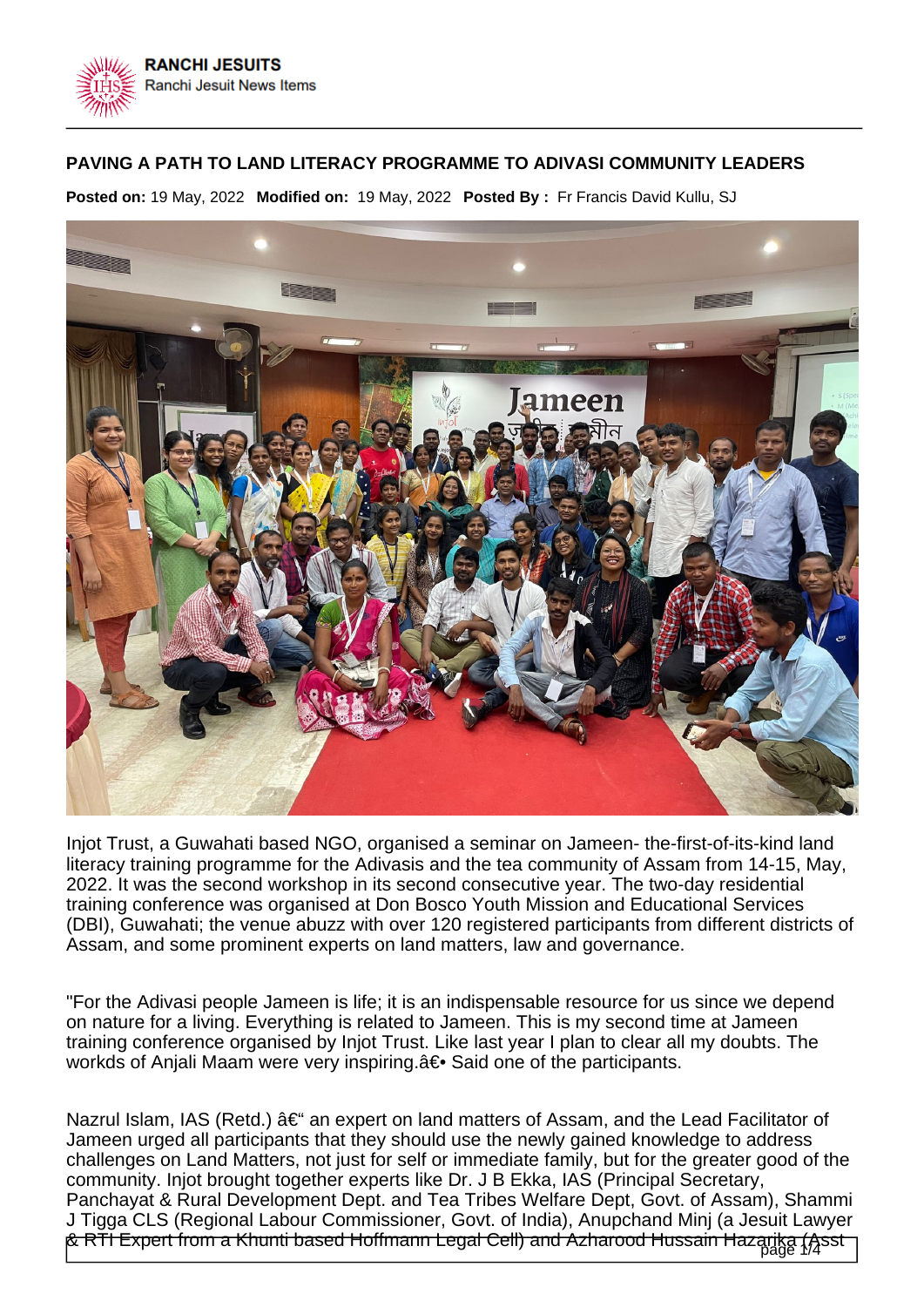

P F Commissioner) under one roof, to provide training, and familiarize participants on laws, systems, processes and constitutional tools to increase the efficacy of interventions and schemes that benefit the lesser privileged members of the Adivasi and tea community of Assam.

Introducing the theme of the seminar, Injot's Foundress Anjali Tirkey said, "Jameen is not simply a program or an event. It is a mission to build Land Literacy in the Adivasi and Tea Community of Assam so that the protracted issue of land alienation in the community is addressed systematically, constitutionally and non-violently. We have entered our second year of Jameen and we hope the momentum is retained through the intentional and active participation of community leaders to get informed, trained and empowered to support our people to make informed choices regarding land rights, ownership, selling and acquisitions.

During the session, Nazrul Islam, IAS (Retd) threw light on the challenges that prevent the Adivasi and tea community from legal land ownership. It was acknowledged that besides historical setbacks, the lack of accurate and timely information on land matters is a major hindrance, and if the field workers and leaders of the community empower themselves with the procedures, there is a possibility of a shift in the status quo. Mr. Islam provided an in-depth understanding of land-related vocabulary, procedures and hands-on practical sessions to navigate the Dharitree App and Basundhara portals. He also facilitated a session on The Assam Rights to Public Services Act, 2012, and its provisions and utility.

One of the interesting features of Jameen-2022 was the section Stories from the Field in which community leaders shared their experience of working on land matters  $\hat{a}\in\mathscr{C}$  the approach they took, the challenges and the solutions they have identified.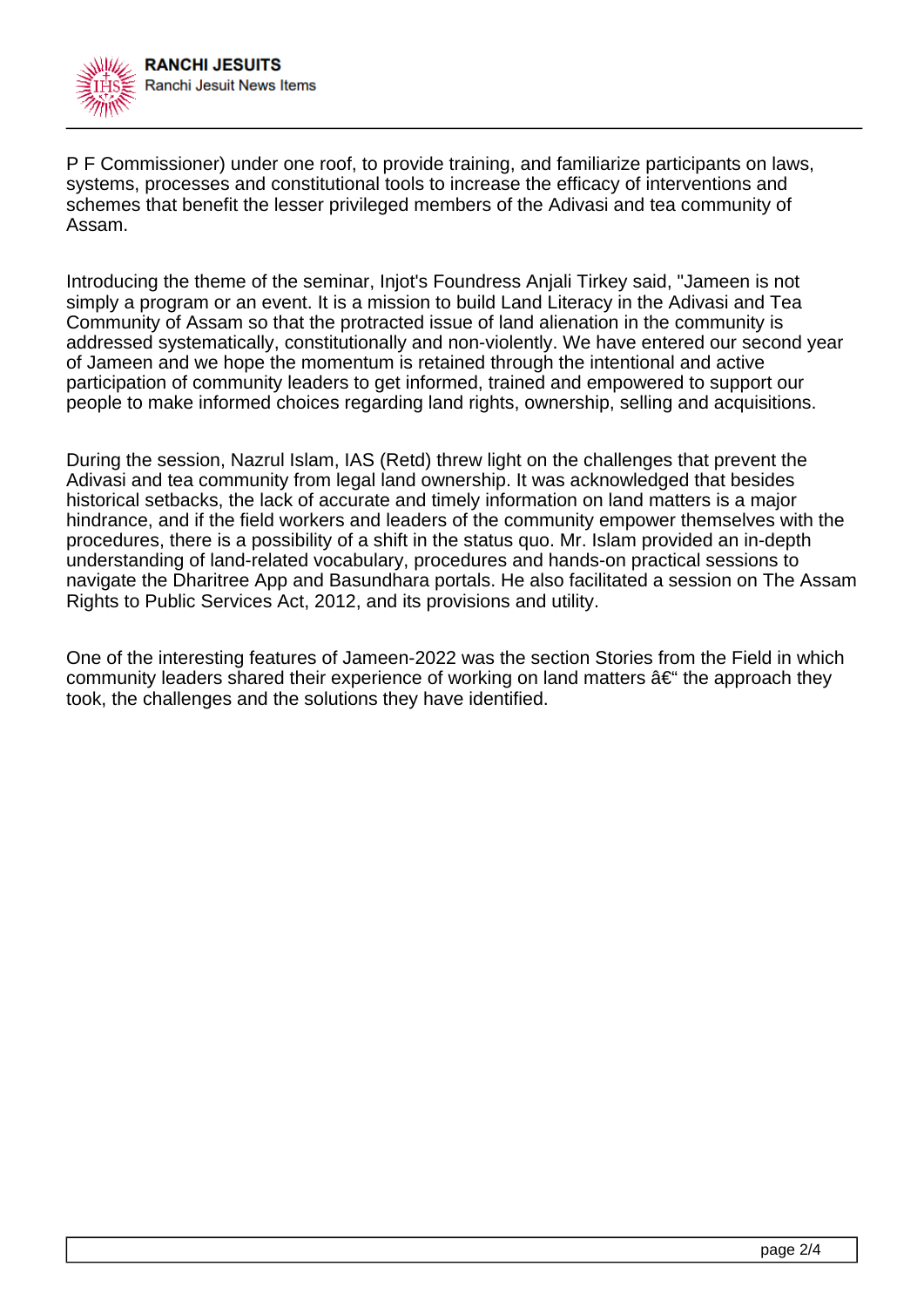



Calling RTI the fifth pillar of democracy, Anupchand Minj, a Jesuit lawyer and an RTI expert from Khunti based Hoffmann Legal Cell asserted its effectiveness in the extraction of accurate information and in building accountability and responsiveness in the government machinery. He talked about various areas where RTI can be used in land matters and explained the procedures. Another critical session during Jameen was facilitated by Azharood Hussain Hazarika (Asst PF Commissioner) on Provident Fund for Tea Garden Workers where he highlighted various social security schemes for Tea Plantation workers of Assam like pension, gratuity and provident fund. He also gave an overview of ATEPFO (Assam Tea Employees Provident Fund Organization) and shared its future goals of bringing the entire process to an online platform to decrease red tape and increase efficiency. The Regional Labour Commissioner (Centre), Shammi J. Tigga CLS facilitated an important session on 44 Labour and Industrial Laws of India and informed the audience about the clubbing of the provisions of the laws under the four new codes - Code of Wages 2019, Labour Code on Industrial Relations, 2019, Code on Social Security 2019, and Code on Occupational Safety, Health and Working Condition, 2019. He shared about the concept of floor wages and explained that upon implementation, floor wages would be fixed as per a geographical region and no state can have a minimum wage below floor wage. He is hopeful that this would also benefit the community in the future.

Dr. JB Ekka IAS - Principal Secretary P&RD and Tea Tribes Welfare Department- gave an overview of various government schemes that are available to the general public. He too spoke on the importance of land for any community and how some of the schemes, especially livelihood schemes can be better utilized if one owns the land. He encouraged the participants